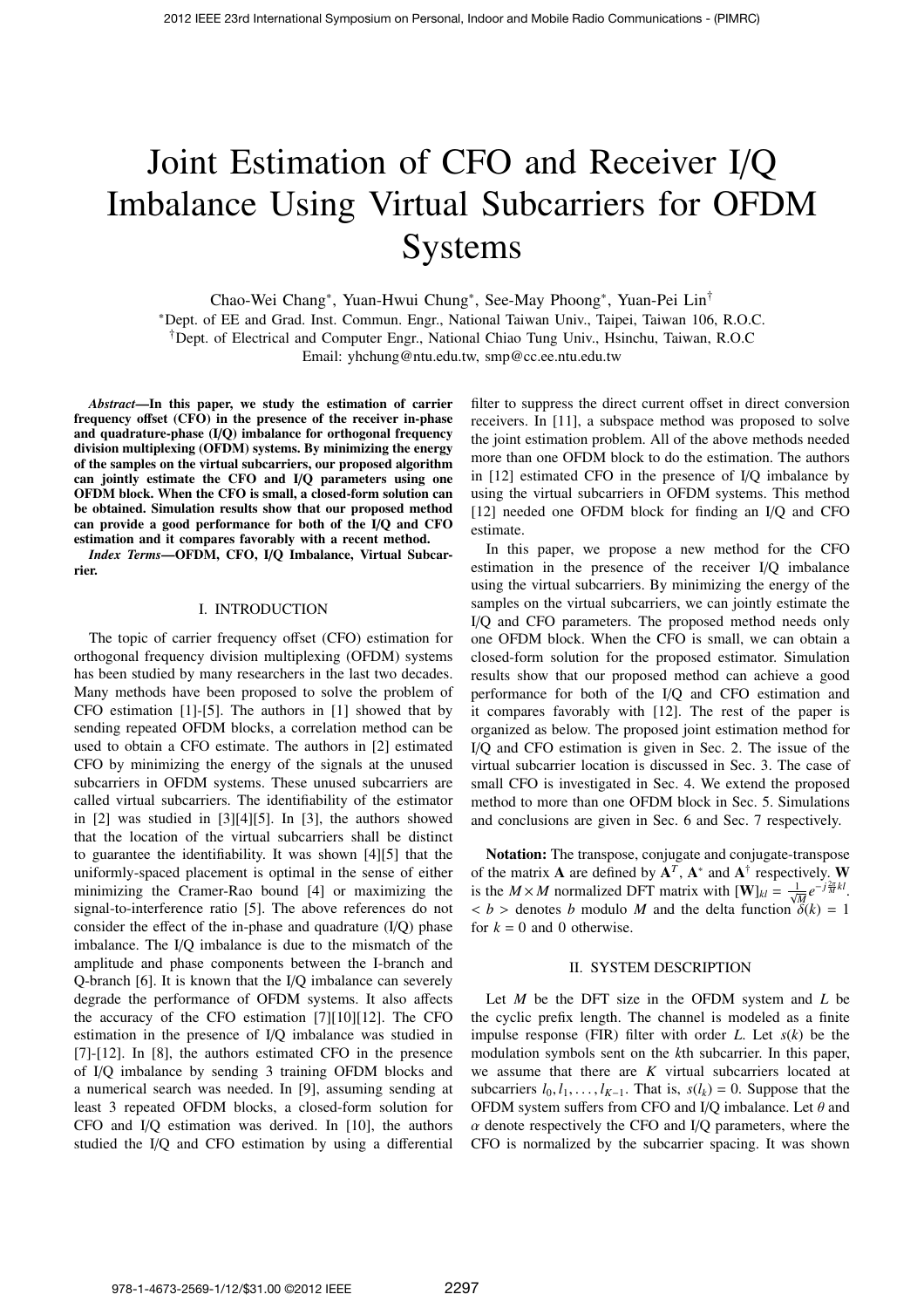[7][12] that the received signal at the receiver is given by

$$
\mathbf{z} = \mathbf{E}(\theta) \mathbf{W}^{\dagger} \mathbf{\Lambda} \mathbf{s} + \alpha (\mathbf{E}(\theta) \mathbf{W}^{\dagger} \mathbf{\Lambda} \mathbf{s})^* + \mathbf{q}, \tag{1}
$$

where **q** is the noise vector,

$$
\mathbf{E}(\theta) = e^{j\frac{2\pi}{M}\theta L} \text{diag} \begin{bmatrix} 1 & e^{j\frac{2\pi}{M}\theta} & \cdots & e^{j\frac{2\pi}{M}(M-1)\theta} \end{bmatrix},
$$
 (2)

 $\Lambda$  is a diagonal matrix whose diagonal entries are the channel gain  $H(k)$  and  $\mathbf{s} = [s(0), s(1), \cdots, s(M-1), ]^T$ . The aim of this paper is to jointly estimate  $\theta$  and  $\alpha$  from the received vector z. In what follows, we review a method [12] for the CFO estimation using the virtual subcarriers.

A review of [12]: Suppose we have the CFO value  $\theta$ . We first multiply the vector **z** with the matrix  $\mathbf{E}(-\theta)$ . After taking the *M*−point DFT, we obtain

$$
WE(-\theta)z = \Lambda s + \alpha WE(-2\theta)W(\Lambda s)^* + WE(-\theta)q.
$$
 (3)

Define

$$
\mathbf{P} \triangleq \left[ \begin{array}{cccc} \boldsymbol{p}_{l_0} & \boldsymbol{p}_{l_1} & \cdots & \boldsymbol{p}_{l_{K-1}} \end{array} \right]^T, \tag{4}
$$

where  $\mathbf{p}_{l_k}^T$  is the  $l_k$ th row of the  $M \times M$  identity matrix. It can be easily shown that  $P\Lambda s = 0$  because of the insertion of the virtual subcarriers. So multiplying the vector  $WE(-\theta)z$  with P, we get

$$
PWE(-\theta)z = \alpha PWE(-2\theta)W(\Lambda s)^* + PWE(-\theta)q.
$$
 (5)

On the other hand, we can also obtain the other vector  $PWE(-\theta)z^*$ 

$$
PWE(-\theta)\mathbf{z}^* = PWE(-2\theta)W(\Lambda s)^* + PWE(-\theta)\mathbf{q}^*.
$$
 (6)

It can be observed from  $(5)(6)$  that in the absence of channel noise, the two vectors **PWE**(− $\theta$ )**z** and **PWE**(− $\theta$ )**z**<sup>\*</sup> differ by a scaling factor  $\alpha$ . This property is exploited for the CFO estimation in [12]. Let  $\theta$  denote an estimate of  $\theta$  and define a vector y with the entries given by  $[\mathbf{y}(\widehat{\theta})]_k = \frac{[\mathbf{PWE}(-\widehat{\theta})\mathbf{z}]_k}{[\mathbf{PWE}(-\widehat{\theta})\mathbf{z}^*]_k}$ . The authors in [12] estimated the CFO value as

$$
\theta_{opt} = \arg\min_{\widehat{\theta}} \left\{ ||M\mathbf{y}(\widehat{\theta}) - \mathbf{1}\mathbf{1}^T\mathbf{y}(\widehat{\theta})||^2 \right\},\tag{7}
$$

where the  $1 \times K$  vector  $\mathbf{1}^T = [1 \ 1 \ \cdots \ 1]$ . The CFO estimate is obtained by searching  $\widehat{\theta}$  that minimizes the above cost function.

## III. PROPOSED METHOD FOR THE I/Q AND CFO ESTIMATION

In this section, we jointly estimate the I/Q and CFO parameters by minimizing the energy of the received signal at the virtual subcarriers. To do this, let us rearrange the terms in (1) so that the frequency-domain signal at the receiver is expressed as

$$
\Lambda s + \mathbf{q}' = \mathbf{W} \mathbf{E}(-\theta) \frac{\mathbf{z} - \alpha \mathbf{z}^*}{1 - |\alpha|^2},
$$
 (8)

where  $\mathbf{q}'$  is a vector related to the channel noise  $\mathbf{q}$ . Let  $\widehat{\theta}$  and  $\widehat{\alpha}$  be an estimate of  $\theta$  and  $\alpha$  respectively. Using **P** and (8), we can write the energy of the frequency-domain signal at the virtual subcarriers as

$$
J(\widehat{\alpha}, \widehat{\theta}) = \left\| \mathbf{PWE}(-\widehat{\theta}) \frac{\mathbf{z} - \widehat{\alpha} \mathbf{z}^*}{1 - |\widehat{\alpha}|^2} \right\|^2.
$$
 (9)

From (8), it is clear that when the CFO and I/Q parameters are estimated perfectly, we have

$$
J(\widehat{\alpha}, \widehat{\theta})|_{\widehat{\theta} = \theta, \widehat{\alpha} = \alpha} = \left\| \mathbf{P} \mathbf{\Lambda} \mathbf{s} + \mathbf{P} \mathbf{q}' \right\|^2 = \left\| \mathbf{P} \mathbf{q}' \right\|^2, \tag{10}
$$

where the second equality holds because PΛs contains only signals at the virtual subcarriers, which are zero. It shows that the cost function  $J(\widehat{\alpha}, \widehat{\theta})$  has a minimum at  $\widehat{\theta} = \theta$  and  $\hat{\alpha}$  =  $\alpha$  when there is no channel noise. So the optimal  $\hat{\theta}$ and  $\hat{\alpha}$  can be obtained by minimizing  $J(\hat{\alpha}, \hat{\theta})$ . The above optimization problem is a two-dimensional search problem. Below we will reduce the optimization problem to a onedimensional search problem. Since  $\alpha$  is small in practice, we can make the approximation  $1 - |\alpha|^2 \approx 1$  and the cost function in (9) is given by

$$
J(\widehat{\alpha}, \widehat{\theta}) \approx \left\| \mathbf{PWE}(-\widehat{\theta})(\mathbf{z} - \widehat{\alpha} \mathbf{z}^*) \right\|^2.
$$
 (11)

Define

$$
\mathbf{B} = \mathbf{PWE}(-\widehat{\theta}).\tag{12}
$$

We can rewrite the cost function as

$$
J(\widehat{\alpha}, \widehat{\theta}) \approx \left\| \mathbf{Bz} - \widehat{\alpha} \mathbf{Bz}^* \right\|^2. \tag{13}
$$

From linear algebra, we know that for a fixed  $\hat{\theta}$ , the optimal  $\widehat{\alpha}$  that minimizes  $J(\widehat{\alpha}, \widehat{\theta})$  is given by

$$
\alpha_{opt}(\widehat{\theta}) = \frac{(\mathbf{Bz}^*)^{\dagger}(\mathbf{Bz})}{\|\mathbf{Bz}^*\|^2}.
$$
 (14)

Substituting (14) into (13), we can write

$$
J(\widehat{\theta}) = ||\mathbf{B}\mathbf{z}||^2 - \frac{|(\mathbf{B}\mathbf{z})^{\dagger}(\mathbf{B}\mathbf{z}^*)|^2}{||\mathbf{B}\mathbf{z}^*||^2}.
$$
 (15)

The optimal  $\widehat{\theta}$  is given by

$$
\theta_{opt} = \arg\min_{\widehat{\theta}} J(\widehat{\theta}).
$$
\n(16)

The optimal  $\hat{\alpha}$  can be obtained by substituting  $\hat{\theta} = \theta_{opt}$  into (14). Note that when there is no I/Q mismatch  $\alpha = 0$ , the cost in (13) reduces to that of the MUSIC-like method [2]. That means our method can be seen as an extension of the MUSIC-like method for the joint estimation of I/Q and CFO.

### IV. PLACEMENT OF VIRTUAL SUBCARRIERS

It is known [4][5] that the optimal location of the virtual subcarriers is uniformly-spaced for CFO estimation. In the following, we will study impact of the location of the virtual subcarriers on the I/Q and CFO estimators. For this, we assume that there is no channel noise  $q = 0$ . We first study the case with only the I/Q imbalance. The case with both the I/Q and CFO mismatches will be investigated later.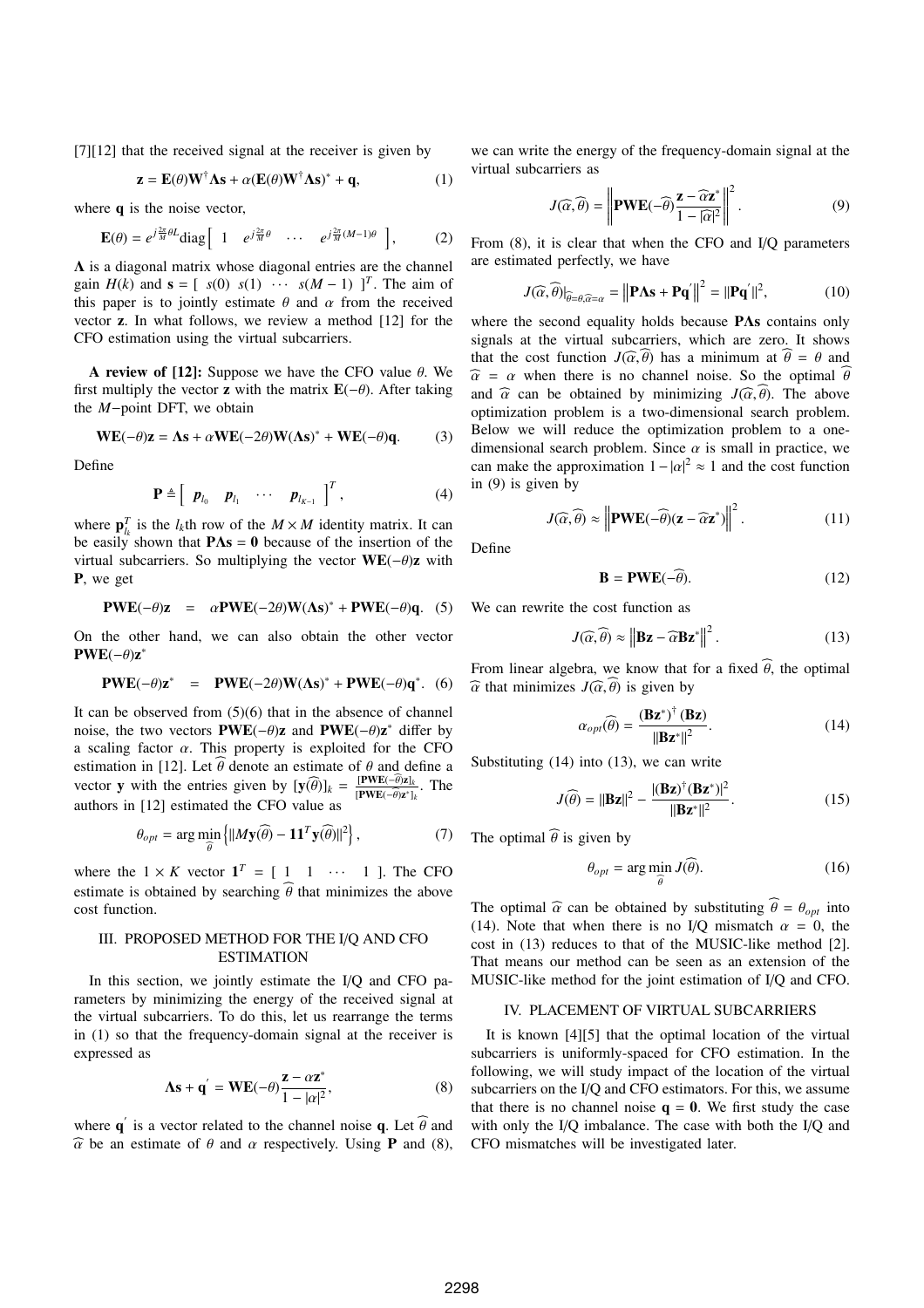I/Q imbalance estimation: Substituting  $E(\theta) = I$  and  $q = 0$ into (1), we can rewrite the two vectors  $Bz$  and  $Bz^*$  as

$$
\mathbf{Bz} = \mathbf{PWW}^{\dagger}\mathbf{\Lambda s} + \alpha \mathbf{PWW}\mathbf{\Lambda}^* \mathbf{s}^*
$$
  

$$
\mathbf{Bz}^* = \mathbf{PWW}\mathbf{\Lambda}^* \mathbf{s}^* + \alpha^* \mathbf{PWW}^{\dagger}\mathbf{\Lambda s}.
$$
 (17)

Using  $WW^{\dagger} = I$  and the matrix **P** in (4), it can be observed that  $\mathbf{P} \mathbf{W} \mathbf{W}^{\dagger} \mathbf{\Lambda} \mathbf{s} = \mathbf{P} \mathbf{\Lambda} \mathbf{s} = \mathbf{0}$ . So we have

$$
\mathbf{Bz} = \alpha \mathbf{P} \mathbf{W} \mathbf{W} \mathbf{\Lambda}^* \mathbf{s}^*, \quad \mathbf{Bz}^* = \mathbf{P} \mathbf{W} \mathbf{W} \mathbf{\Lambda}^* \mathbf{s}^*.
$$
 (18)

We see that if  $\text{PWW}\Lambda^* \mathbf{s}^* = \mathbf{0}$ , then  $\text{Bz} = \text{Bz}^* = \mathbf{0}$ . In this case  $\alpha$  can not be estimated by using (14). In other words,  $\alpha$  is not identifiable. From [14], we know that  $[\mathbf{WW}]_{k,l} = \delta(\langle k+l \rangle)$ , where  $\langle b \rangle$  denotes *b* modulo *M*. Also notice that the *k*th entry of  $P(WWA^*s^*)$  is the *l<sub>k</sub>*th entry of  $WWA^*s^*$ . Using these two results, one can show that the *k*th entry of the vector **PWWΛ<sup>\*</sup>s<sup>\*</sup>** is given by  $[{\bf PWWA}^*{\bf s}^*]_k = H^*() s^*$ (<  $M - l_k$  >). Thus  $[\mathbf{PWWA}^* \mathbf{s}^*]_k = 0$  for all *k* if and only if the product  $H \left( \langle M - l_k \rangle \right) s \left( \langle M - l_k \rangle \right) = 0$  for all *k*. Summarizing the results, we have proved:

*Theorem* 1*.*  $\alpha$  *is not identifiable if*  $H \leq M - l_k$  >  $s \leq M - l_k$  >  $) = 0$  *for all*  $k = 0, \ldots, K - 1$ .

In particular, the theorem implies that  $\alpha$  is not identifiable when  $s(< M - l_k > ) = 0$  for all  $k = 0, ..., K - 1$ . This case can happen if the  $\langle M - l_k \rangle$ th subcarriers are also virtual subcarriers. That means both of the  $l_k$ th and <  $M - l_k$  >th subcarriers are virtual subcarriers. In other words, the location of all the virtual subcarriers satisfies  $\langle l_k + l_j \rangle = 0$ . We call the virtual subcarriers satisfying this property as conjugatesymmetric. One example of conjugate-symmetric virtual subcarriers is when  $M = 64$  and  $l_k = 8k$ . It can be observed that  $\langle l_k + l_{k-k} \rangle = 0$  for  $k = 1, ..., 7$  and  $\langle l_0 + l_0 \rangle = 0$ . In many practical applications, the virtual subcarriers are placed symmetrically two sides of the DC subcarrier. One can verify that in this case, the virtual subcarriers satisfy the conjugatesymmetric property.

CFO and I/Q Estimation: Suppose there are I/Q imbalance and CFO. We will show that if the locations of the virtual subcarriers are conjugate-symmetric as described in Theorem 1, then  $J(\theta) = J(-\theta) = 0$ . That means the two estimates  $\theta = \theta$ and  $\hat{\theta} = -\theta$  both minimize the cost function *J*( $\hat{\theta}$ ). To show  $J(\theta) = 0$ , we first substitute  $\hat{\theta} = \theta$  into the matrix **B** in (12). Then we write the two vectors  $Bz$  and  $Bz^*$  from (1) as

$$
\mathbf{Bz} = \mathbf{P}\mathbf{\Lambda}\mathbf{s} + \alpha \mathbf{P}\mathbf{W}\mathbf{E}(-2\theta)\mathbf{W}\mathbf{\Lambda}^*\mathbf{s}^*
$$

$$
\mathbf{Bz}^* = \mathbf{PWE}(-2\theta)\mathbf{W\Lambda}^*\mathbf{s}^* + \alpha^*\mathbf{P}\Lambda\mathbf{s}.\tag{19}
$$

Since  $P\Lambda s = 0$ , we have

$$
\begin{array}{rcl}\n\mathbf{Bz} & = & \alpha \mathbf{PWE}(-2\theta) \mathbf{W}\mathbf{\Lambda}^* \mathbf{s}^* \\
\mathbf{Bz}^* & = & \mathbf{PWE}(-2\theta) \mathbf{W}\mathbf{\Lambda}^* \mathbf{s}^*.\n\end{array} \tag{20}
$$

Substituting the above equations into (15), we obtain  $J(\theta) = 0$ . Similarly, substituting  $\hat{\theta} = -\theta$  into **B** in (12), we can write

$$
\mathbf{Bz} = \mathbf{PWE}(2\theta)\mathbf{W}^{\dagger}\mathbf{\Lambda s} + \alpha \mathbf{PWW\Lambda}^* \mathbf{s}^*
$$
  

$$
\mathbf{Bz}^* = \mathbf{PWW\Lambda}^* \mathbf{s}^* + \alpha^* \mathbf{PWE}(2\theta)\mathbf{W}^{\dagger}\mathbf{\Lambda s}.
$$
 (21)

From the above discussion, we see that once the virtual subcarriers are conjugate-symmetric,  $H \left( \langle M - l_k \rangle \right) s \left( \langle M - l_k \rangle \right) = 0$ for all  $k = 0, ..., K - 1$ . In this case, we have  $\text{PWWA}^*s^* = 0$ . Using this, we can simplify (21) as

$$
\mathbf{Bz} = \mathbf{PWE}(2\theta)\mathbf{W}^{\dagger}\mathbf{\Lambda s}, \quad \mathbf{Bz}^* = \alpha^* \mathbf{PWE}(2\theta)\mathbf{W}^{\dagger}\mathbf{\Lambda s}. \tag{22}
$$

Substituting the two vectors into (14), we see  $J(-\theta) = 0$ . Since  $J(\theta) = J(-\theta) = 0$ , both  $\hat{\theta} = \theta$  and  $\hat{\theta} = -\theta$  minimize  $J(\hat{\theta})$ .

To eliminate the false solution  $\hat{\theta} = -\theta$ , we look at  $\hat{\alpha}(\hat{\theta})$ . Using  $(22)$  in  $(14)$ , we obtain

$$
\widehat{\alpha}(-\theta) = \frac{1}{\alpha^*}.\tag{23}
$$

In practice,  $\alpha$  is small. So if  $|\widehat{\alpha}(\widehat{\theta})| > 1$ , we know  $\widehat{\theta}$  is a false solution.

For CFO estimation, the virtual subcarriers are optimal if they are uniformly-spaced. For I/Q estimation,  $\alpha$  becomes unidentifiable if the virtual subcarriers are conjugatesymmetric. When there are both I/Q imbalance and CFO, the I/Q parameter can be identifiable even if the virtual subcarriers are conjugate-symmetric. The more general case of joint I/Q and CFO estimation will be explored experimentally in Sec. VII.

### V. JOINT ESTIMATION FOR SMALL CFO

In many practical applications, it is often true that a coarse CFO estimation is carried out at the initial stage. After the coarse estimation, the CFO is small ( $|\theta| \ll 1$ ). When  $|\theta| \ll 1$ , we can make the approximation  $e^{jk\theta} \approx 1 + jk\theta$ . Thus  $\mathbf{E}(-\widehat{\theta})$ can be approximated as

$$
\mathbf{E}(-\widehat{\theta}) \approx e^{-j\frac{2\pi}{M}\widehat{\theta}(L+\frac{M}{2})} \left(\mathbf{I} - j\frac{2\pi}{M}\widehat{\theta}\mathbf{\Gamma}\right),\tag{24}
$$

where  $\Gamma \triangleq \text{diag}\left[-\frac{M}{2} - \frac{M}{2} + 1 \cdots \frac{M}{2} - 1\right]$ . Applying (24) and  $1 - |\alpha|^2 \approx 1$  to (9), we get

$$
J(\widehat{\theta}, \widehat{\alpha}) \approx ||\mathbf{v}_0 + \widehat{\theta}\mathbf{v}_1 - \widehat{\alpha}\mathbf{v}_2||^2, \tag{25}
$$

where the  $K \times 1$  vectors  $\mathbf{v}_0 \triangleq \mathbf{P}\mathbf{W}\mathbf{z}, \mathbf{v}_1 \triangleq j\frac{2\pi}{M}\mathbf{P}\mathbf{W}\mathbf{\Gamma}\mathbf{z}, \mathbf{v}_2 \triangleq$ **PWz**<sup>\*</sup>. The problem of finding  $\hat{\theta}$  and  $\hat{\alpha}$  that minimize  $J(\hat{\theta}, \hat{\alpha})$ in (25) becomes a least-squares problem and the solution is given in closed-form. Define  $\widehat{\alpha}_R$ ,  $\widehat{\alpha}_I$ ,  $\mathbf{v}_{i,R}$  and  $\mathbf{v}_{i,I}$  as the real and imaginary parts of  $\widehat{\alpha}$  and  $\mathbf{v}_i$  respectively. The optimal solution of  $\alpha$  and  $\theta$  that minimize  $J(\widehat{\theta}, \widehat{\alpha})$  is given by

$$
\left[\begin{array}{cc}\theta_{opt} & \alpha_{R,opt} & \alpha_{I,opt}\end{array}\right]^T = (\mathbf{V}^\dagger \mathbf{V})^{-1} \mathbf{V}^\dagger \mathbf{v},\tag{26}
$$

where the  $2K \times 3$  matrix V and the  $2K \times 1$  vector v are respectively given by

$$
\mathbf{V} = \begin{bmatrix} \mathbf{v}_{1,R} & -\mathbf{v}_{2,R} & \mathbf{v}_{2,I} \\ \mathbf{v}_{1,I} & -\mathbf{v}_{2,I} & -\mathbf{v}_{2,R} \end{bmatrix}, \quad \mathbf{v} = \begin{bmatrix} -\mathbf{v}_{0,R} \\ -\mathbf{v}_{0,I} \end{bmatrix}.
$$
 (27)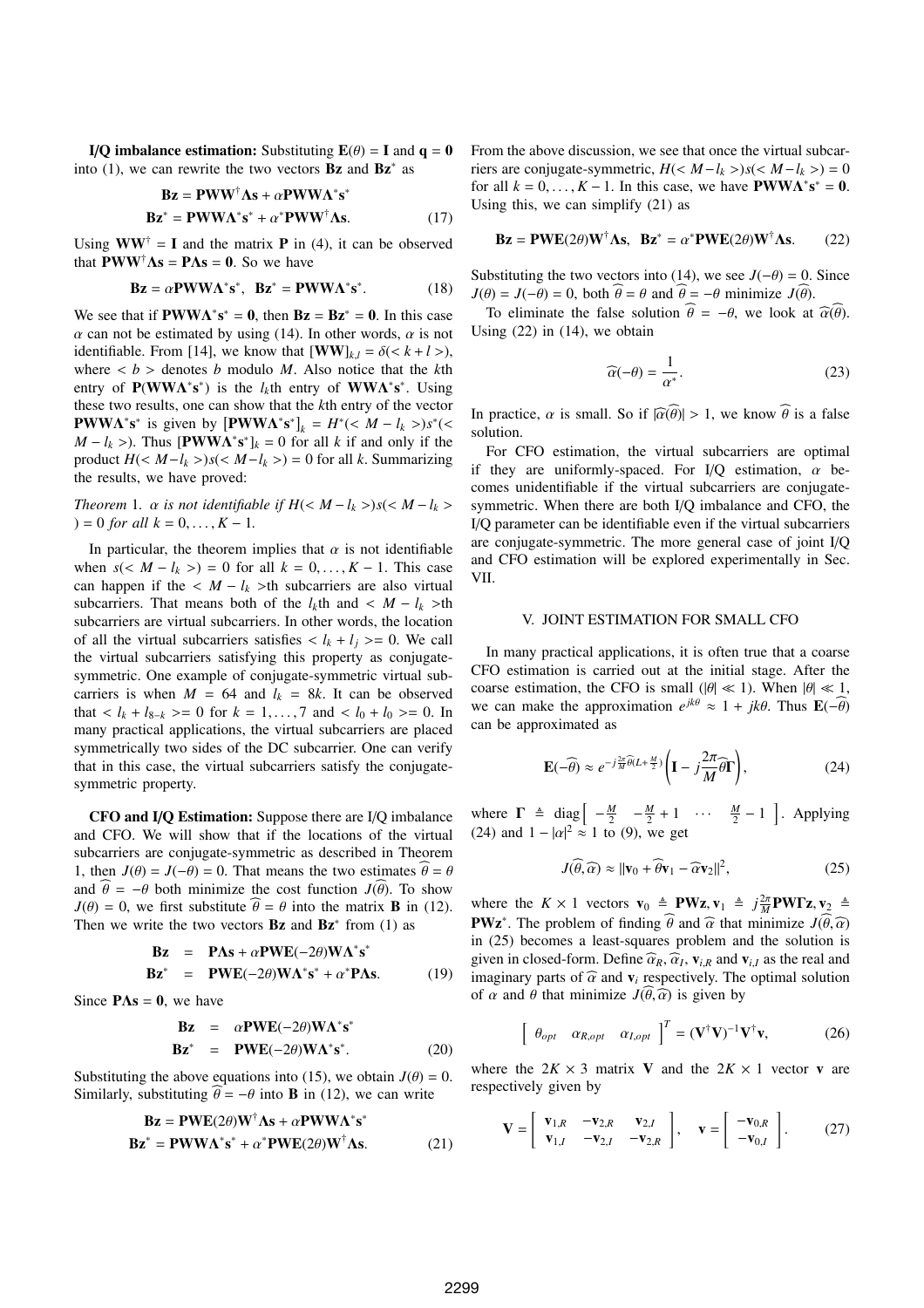## VI. EXTENSION TO THE CASE OF MORE THAN ONE OFDM BLOCK

Suppose the receiver receives *N* OFDM blocks, and each received block contains  $K_i$  virtual subcarriers. The number and the placement of the virtual subcarriers can be different in each block. Let z*<sup>i</sup>* denote the *i*th received block. Assume that the CFO and I/Q imbalance,  $\theta$  and  $\alpha$ , do not change during the transmission of *N* blocks. Our goal is to jointly estimate  $\theta$ and  $\alpha$  that minimize the energy of the signals on the virtual subcarriers in each block. Define a *NK* × *NM* block diagonal matrix

$$
\mathbf{B}' \triangleq \text{diag} \begin{bmatrix} \mathbf{B}_0 & \mathbf{B}_1 & \cdots & \mathbf{B}_{N-1} \end{bmatrix}, \qquad (28)
$$

where

$$
\mathbf{B}_i = \mathbf{P}_i \mathbf{W} \mathbf{E}_i(-\widehat{\theta}) \tag{29}
$$

and

$$
\mathbf{E}_{i}(\widehat{\theta}) = e^{j\frac{2\pi}{M}\widehat{i\theta}(L+M)} \text{diag} \begin{bmatrix} 1 & e^{j\frac{2\pi}{M}\widehat{\theta}} & \cdots & e^{j\frac{2\pi}{M}(M-1)\widehat{\theta}} \end{bmatrix}
$$
 (30)

and an  $NM \times 1$  vector  $\mathbf{z}' \triangleq \begin{bmatrix} \mathbf{z}_0^T & \mathbf{z}_1^T & \cdots & \mathbf{z}_{N-1}^T \end{bmatrix}^T$ . Using the above definitions, the optimal  $\theta_{opt}$  can be obtained by replacing **B** and **z** in (15) with **B**<sup> $\prime$ </sup> and **z**<sup> $\prime$ </sup> respectively. The corresponding  $\alpha_{opt}$  is obtained using (14). Note that the channel and the data symbols can be different in each block. The case when the CFO is small can also extended to more than one OFDM block by using similar procedures described above.

#### VII. NUMERICAL RESULTS

We carry out Monte-Carlo experiments to verify the performance. The I/Q parameter is given by  $\alpha = -0.0244 - 0.0436j$ (This corresponds to a phase mismatch of  $-5°$  and a amplitude mismatch of 1.05). The channel is an FIR filter of length 5. The channel taps are i.i.d. complex Gaussian random variables with variance normalized to 1. The size of the DFT matrix is  $M = 64$  and the CP length is  $L = 4$ . The transmission symbols are QPSK. The signal-to-noise ratio (SNR) is defined as the ratio of the modulation symbol power over the channel noise power. Assume there are 8 virtual subcarriers in each block. We first investigate the impact of the location of the virtual subcarriers on the proposed estimators. CFO is assumed to be  $\theta = -0.078$ . Four different placements of the virtual subcarriers are considered with different combinations of conjugate-symmetric and uniformly-spaced:

- (A) Non-conjugate-symmetric and uniformly-spaced:  $l_k \in$ {1, 9, 17, 25, 33, 41, 49, 57}
- (B) Conjugate-symmetric and uniformly-spaced: *lk* ∈ {0, 8, 16, 24, 32, 40, 48, 56}
- (C) Non-conjugate-symmetric and nonuniformly-spaced: *lk* ∈ {24, 26, 28, 30, 33, 35, 37, 39}
- (D) Conjugate-symmetric and nonuniformly-spaced: *lk* ∈ {24, 26, 28, 30, 34, 36, 38, 40}

Fig 1(a) and Fig. 1(b) show the MSE of the CFO and I/Q estimators respectively. From Fig. 1(a), we see that the CFO estimator using uniformly-spaced virtual subcarriers performs



Fig. 1. MSE of CFO and I/Q estimators for different subcarrier locations: (a)  $\theta$  and (b)  $\alpha$ .

better than the nonuniformly-spaced virtual subcarriers. On the other hand, Fig. 1(b) shows that the performance of the I/Q estimator can be affected significantly once the virtual subcarriers are conjugate-symmetric. But the CFO estimator is not as sensitive to the virtual subcarrier placements as the I/Q estimator, as shown in Fig. 1(a). Hence we conclude that to get a good performance for the joint estimation, the virtual subcarriers should be uniformly-spaced and non-conjugatesymmetric.

Next we show the MSE of the CFO estimator over different values of  $\theta$ . We assume that the virtual subcarriers are uniformly-spaced and non-conjugate-symmetric. Both the solutions using the numerical search and the closed-form solution for small CFO are considered. We also draw the MSE of the method in [12]. The algorithm in [12] also involves a one-dimensional search problem. Fig. 2 shows the MSE of CFO versus the actual CFO  $\theta$  for  $SNR = 20dB$ . It can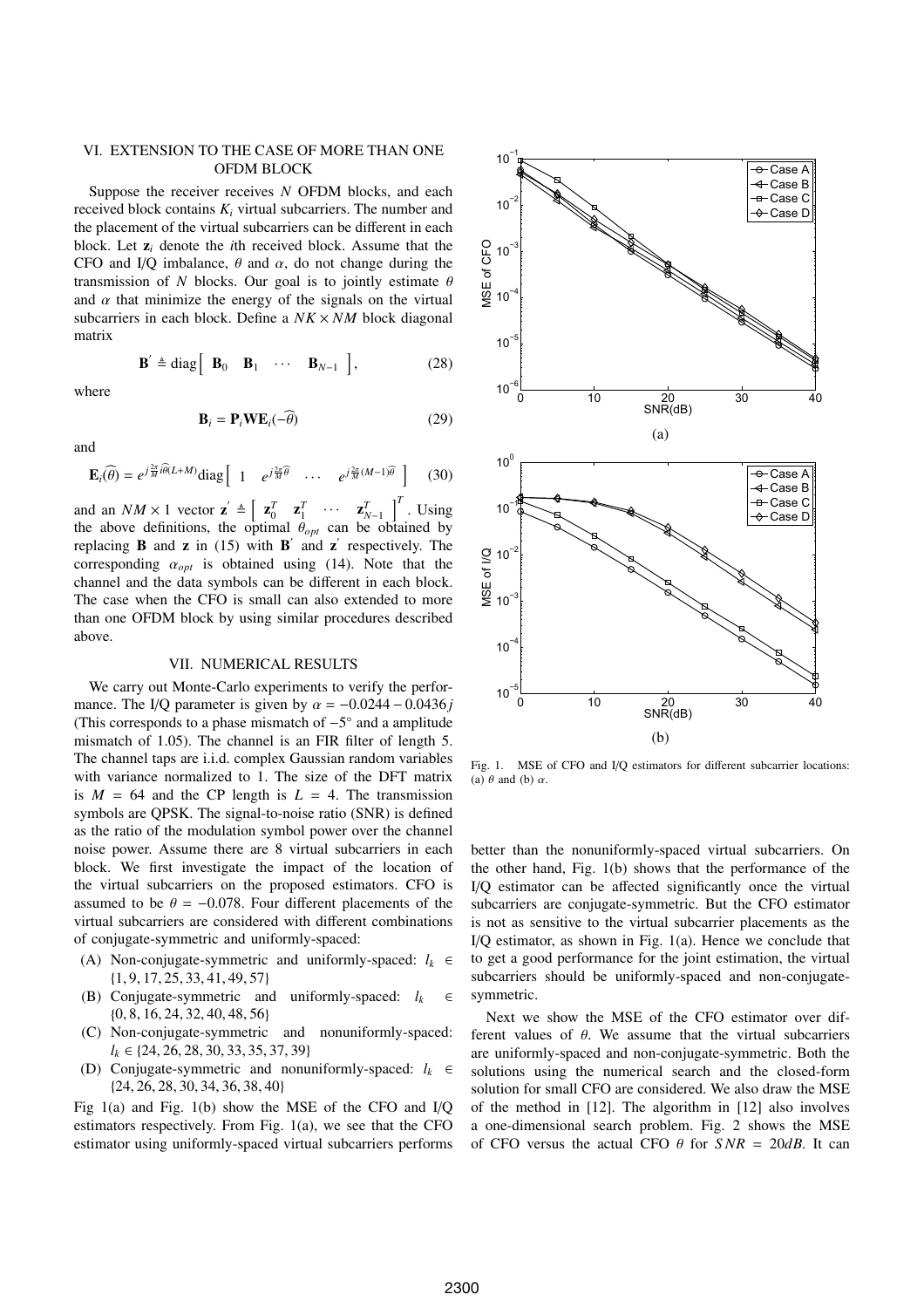

Fig. 2. MSE of CFO estimator over different  $\theta$  at  $SNR = 20dB$ .

be seen that our proposed estimator is robust in the range of  $-0.5 \le \theta \le 0.5$ . When using the closed-form solution, our method can provide a good performance in the range of  $-0.2 \le \theta \le 0.2$ . Fig. 3(a) and Fig. 3(b) show the MSE for the I/Q and CFO estimation over different SNR. The CFO is  $\theta = -0.078$ . Both the cases of using 1 OFDM and 5 OFDM blocks with the uniformly-spaced and non-conjugatesymmetric virtual subcarrier assignment are considered. We also draw the MSE of the MUSIC-like method in [2], which only considers the CFO estimation. It can be observed from Fig. 3 that the suboptimal solution using the closed-form solution performs as good as the optimal solution using the numerical search. The proposed method outperforms the method in [12] for both of the I/Q and CFO estimation. The MUSIC-like method [2] suffers an error-flooring for the CFO estimation due to the I/Q imbalances when  $SNR \ge 20dB$ .

## VIII. CONCLUDING REMARKS

In this paper, we study the joint estimation of the CFO and I/Q parameters using the virtual subcarriers. The optimal I/Q and CFO parameters can be obtained by minimizing the energy of the samples on the virtual subcarriers. The proposed algorithm needs only one OFDM block. Simulation results show that the proposed method can provide a good performance for both CFO and I/Q estimation.

#### **ACKNOWLEDGMENT**

This work was supported by the National Science Council, Taiwan, R.O.C., under Grant NSC 100-2221-E-002-201-MY3.

#### **REFERENCES**

- [1] T. M. Schmidl and D. C. Cox, "Robust frequency and timing synchronization for OFDM," *IEEE Trans. Commun.*, vol. 45, no. 12, pp. 1613-1621, Dec. 1997.
- [2] H. Liu and U. Tureli, "A high-efficiency carrier estimator for OFDM communications," *IEEE Commun. lett.*, vol.2, no.4, pp.104-106, Apr. 1998.



Fig. 3. MSE of the CFO and I/Q estimator for the proposed method over different SNR: (a)  $\theta$  and (b)  $\alpha$ .

- [3] X. Ma, C. Tepedelenlioglu, G. B. Giannakis, and S. Barbarossa, "Nondata-aided carrier offset estimators for OFDM with null subcarriers: identifiability, algorithms and performance," *IEEE J. Sel. Areas Commun.*, vol.19, no.12, pp.2504-2515, Dec. 2001.
- [4] M. Ghogho, A. Swami and G. B. Giannakis, "Optimizing null-subcarrier selection for CFO estimation in OFDM over frequency-selective fading channels," in *IEEE Proc. GLOBECOM*, Nov. 2001.
- [5] Y. Wu, S. Attallah, and J. W. M. Bergmans, "On the optimality of the null subcarrier placement for blind carrier offset estimation in OFDM systems," *IEEE Trans. Veh. Tech.*, vol.58, no.4, pp.2109-2115, May 2009.
- [6] B. Razavi, "Design considerations for direct-conversion receiver," *IEEE Trans. Circuits and Systems-II: Analog and Digital Signal Process.*, vol. 44, no. 6, pp. 428-435, June 1997.
- [7] Y.-H Chung, K.-D. Wu and S.-M. Phoong, "Joint estimation of I/Q imbalance, CFO and channel response for OFDM systems," in *IEEE Proc. ICASSP*, Apr. 2009.
- [8] G. Xing, M. Shen and H. Liu, "Frequency offset and I/Q imbalance compensation for direct-conversion receivers," *IEEE Trans. Wireless Commun.*, vol. 4, no. 2, pp. 673-680, 2005.
- [9] Y. Chen, J. Zhang and A. D. S. Jayalath, "Low-complexity estimation of CFO and frequency independent I/Q mismatch for OFDM systems," *EURASIP Jour. Wireless Commun. and Net.,* vol. 2009, Article ID 542187.
- [10] M. Inamori, Y. Sanada, A. Bostamam and H.Minami, "IQ Imbalance